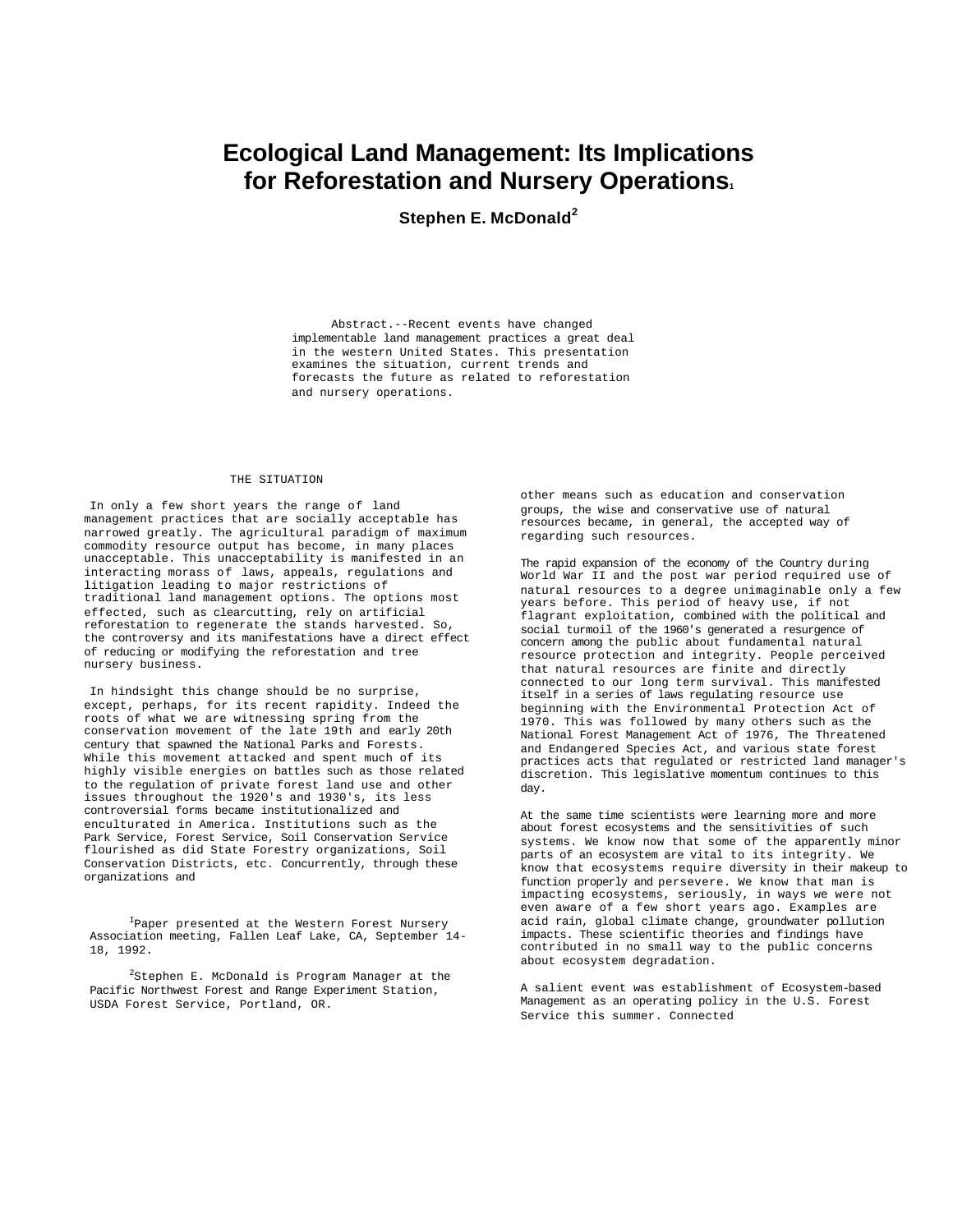to that policy was a restriction on clear cutting as a silvicultural alternative on most National Forests.

So, you can see, this trend in events has been underway for some time, but its full expression was, for a considerable period of time, muffled and somewhat suppressed by the overwhelming demand for forest products, traditions of heavy resource use, resource surpluses, and until recently, public complacency or apathy. Presently, as you can readily see in the newspapers land management policy is an arena of intense and major social and political conflict. Jobs are at stake and so is the quality of the environment. The land management issue is only part of a much larger debate about natural resource protection and preservation.

#### THE TRENDS

One way to try to predict the future is to examine trends and to try to project them into the future. So what are the trends related to the ecological land management that may effect the reforestation and tree nursery business?

A couple of major trends were mentioned in the The Situation section:

1. The trend toward more restrictive legislation and regulation of land use. This means more uncertainty about how we can manage lands. Indeed, what use the lands will be devoted to is open to question. There is much uncertainty about what the management land base will be and how that will affect reforestation as a business.

2. Science has advanced enough to make it apparent that the ecosystems we deal with are far more sensitive and complex that we thought. They may not be as tolerant of, or resilient to, man's impacts as we formerly thought. As we continue to delve into ecological processes we may find this to be increasingly true.

In addition, let me propose some added trends that will affect the reforestation business:

3. Wood prices have continued to increase and total demand for forest products will increase, but at a slower rate. Wood substitutes continue to become more competitive and widely used. Many old projections about wood demand and needs have been contradicted.

4. Social awareness and activism about ecological issues continues to grow. Forest land use allocation continues to shift toward recreation, wildlife and fisheries and water outputs. The "baby boom" generation is coming to power politically and seems to support this trend. There is an increasing emphasis on "natural" or ecologically-based management of forests.

5. Wood is being intensively grown on acres particularly suited for it and of little use for competing purposes. Where intensive forestry is practiced, it tends to be very intensive.

6. More and more, forest tree nurseries are developing production schemes and marketing to take advantage of a diverse set of developing "niche" markets. Those that are most innovative and opportunistic are flourishing.

7. Reforestation has generally become smaller scale and more tailored to the needs of specific sites. Trees, shrubs and forbs are being planted in many cases for non-timber production purposes.

8. "Artificial Regeneration" as we have known and loved it now has a negative connotation in the minds of many of the public and connects to negatives such as monoculture, reduced biodiversity, destruction of scenic values, etc.

There are many other trends that could be discussed. This has been but a fragmentary and incomplete list. Some of these observations are debatable as to the scope and intensity of their effect. However, one thing is sure: we live in a time of change in forest management and wildland use allocations. The turbulence associated with this change process is disconcerting to many of us. It makes the future uncertain.

## FUTURE SCENARIOS

Predictions about the future are risky because it is so hard to assess the probability of event occurrence. I have heard many forest managers predict that we are on the extreme end of a so-called "pendulum swing" in public attention and sentiment and that the pendulum will swing back to acceptance of what foresters consider traditional forest management activities sometime in the future. While this may be true to a modest degree as forest products prices rise, I think it is mostly wishful thinking and a way of avoiding reality. I suggest there are two main reasons to believe this:

1. The prolonged enculturation and activism of the American public in environmental affairs sketched in The Situation segment of this paper, which indicates this is no fad.

2. The fact that the forest management issue(s) are only part of a much larger, deeper, broader set of world environmental issues and concerns that command the attention of the public.

If this conclusion is accepted, any future scenario in the tree nursery and reforestation business has to deal with the current situation and the trends observable. Then we can begin to see realities of change which I think are: